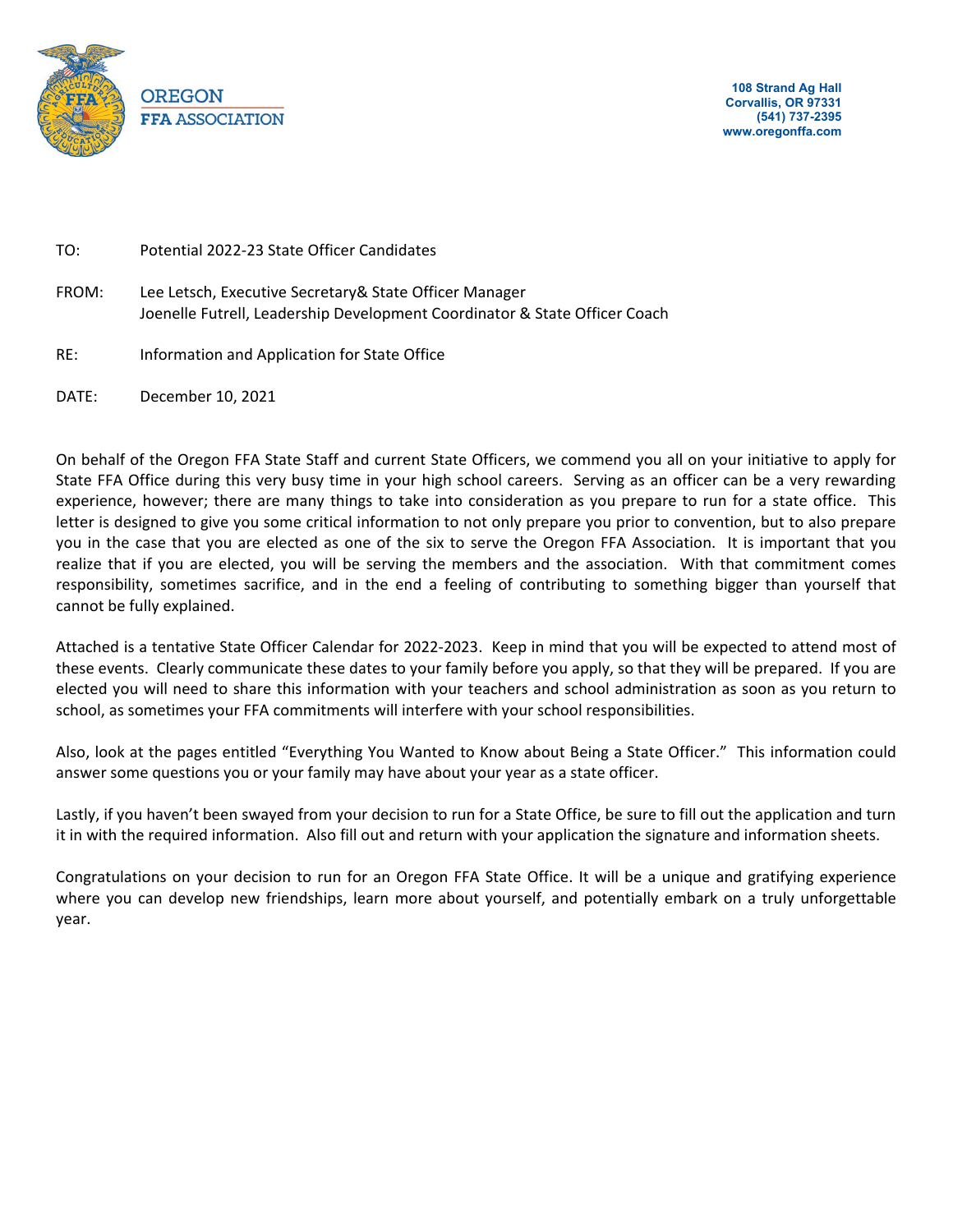# **Tentative 2022-2023 Oregon FFA Association State Officer Calendar**

#### **March 2021**

State FFA Convention – Deschutes Fair & Expo Center 23-26: New Officer Training (Onboarding) – Corvallis

#### **April**

7-9: District Officer Leadership Conference & State Executive Committee Meeting – Valley Oregon Ag Fest – Salem New State Officer Training (Basecamp) – Baker City

#### **May**

1-3: OSU CDE Days – Oregon State University Workshop Facilitation Training – Valley

#### **June**

15-16: Snake River District Leadership Camp 29-July 1: Southern Oregon District Leadership Camp

#### **July**

5-9: Classroom Presentation Training (DELTA) – Imbler 11-12: State Executive Committee Meeting 13-14: Business & Industry Training & Visits 15-22: Advocacy Summit - Washington DC

#### **August**

21– Sept 5: State Fair – Salem 30 – Sept 3: Tour Prep Days – Surrounding Salem 30-31: Business & Industry Training & Visits

#### **September**

Leadership Tour Begins after state fair and goes until mid-December Leadership Camps Aug 30-3: Tour Prep Days – Surrounding Salem 7-9: Team Dynamics Training - Corvallis

#### **October**

Leadership Tour Begins after state fair and goes until mid-February Leadership Camps 22-30: National FFA Convention – Indianapolis, IN

#### **November**

Leadership Tour Begins after state fair and goes until mid-February 18: Denim & Diamonds 19: State Ag Sales – Corvallis

#### **December**

Leadership Tour Begins after state fair and goes until mid-February Date TBA: State Convention Planning & Reflections of Year Meetings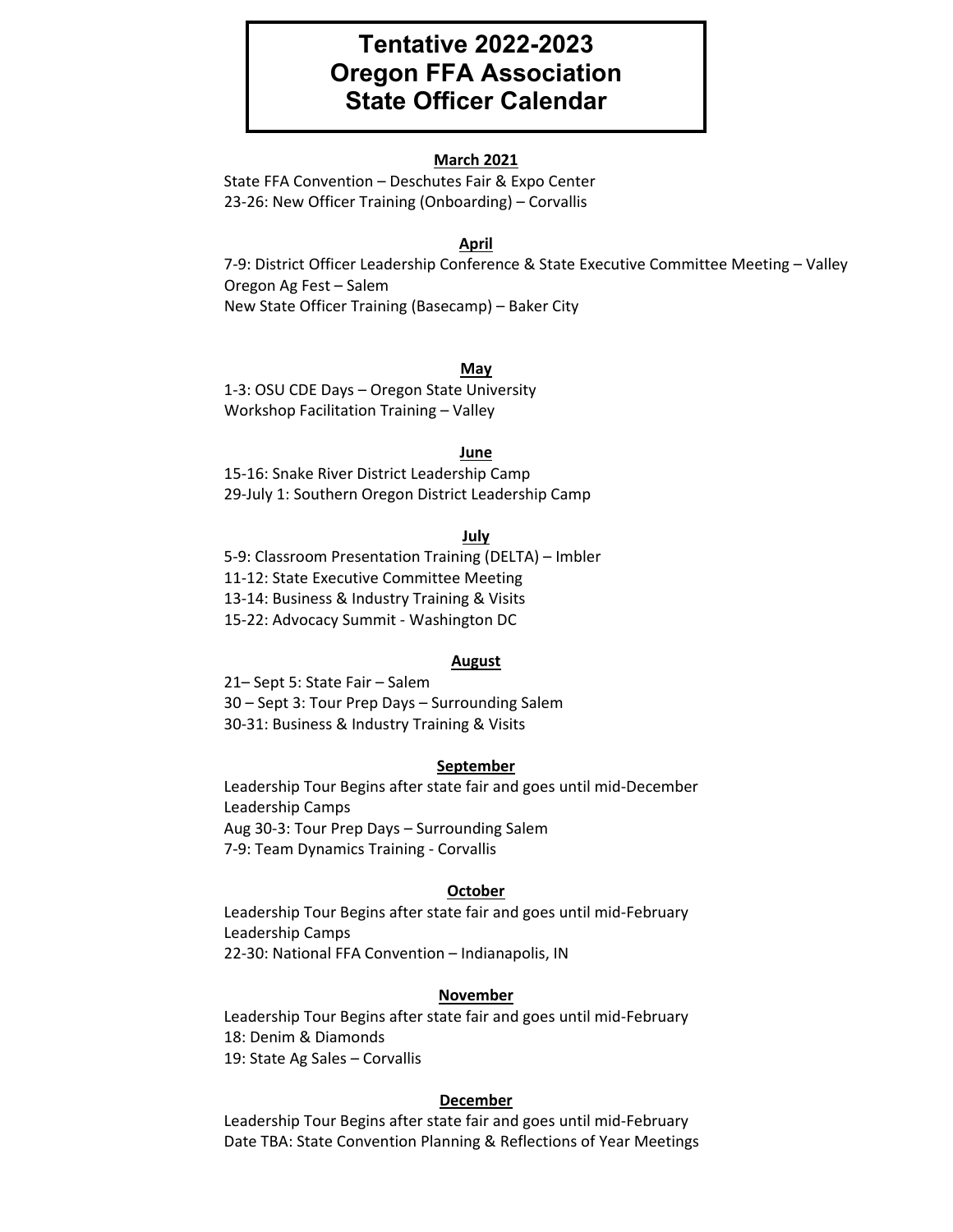#### **January 2023**

Leadership Tour Begins after state fair and goes until mid-February ILSSO (optional) NW Ag Show – Salem State Executive Committee Meeting – Corvallis State Convention Prep Work - Corvallis

#### **February**

Leadership Tour Begins after state fair and goes until mid-February Winter Tour National FFA Week B & I Visits with the Foundation

#### **March**

Convention Prep State FFA Convention

# **May 2023**

Exit Training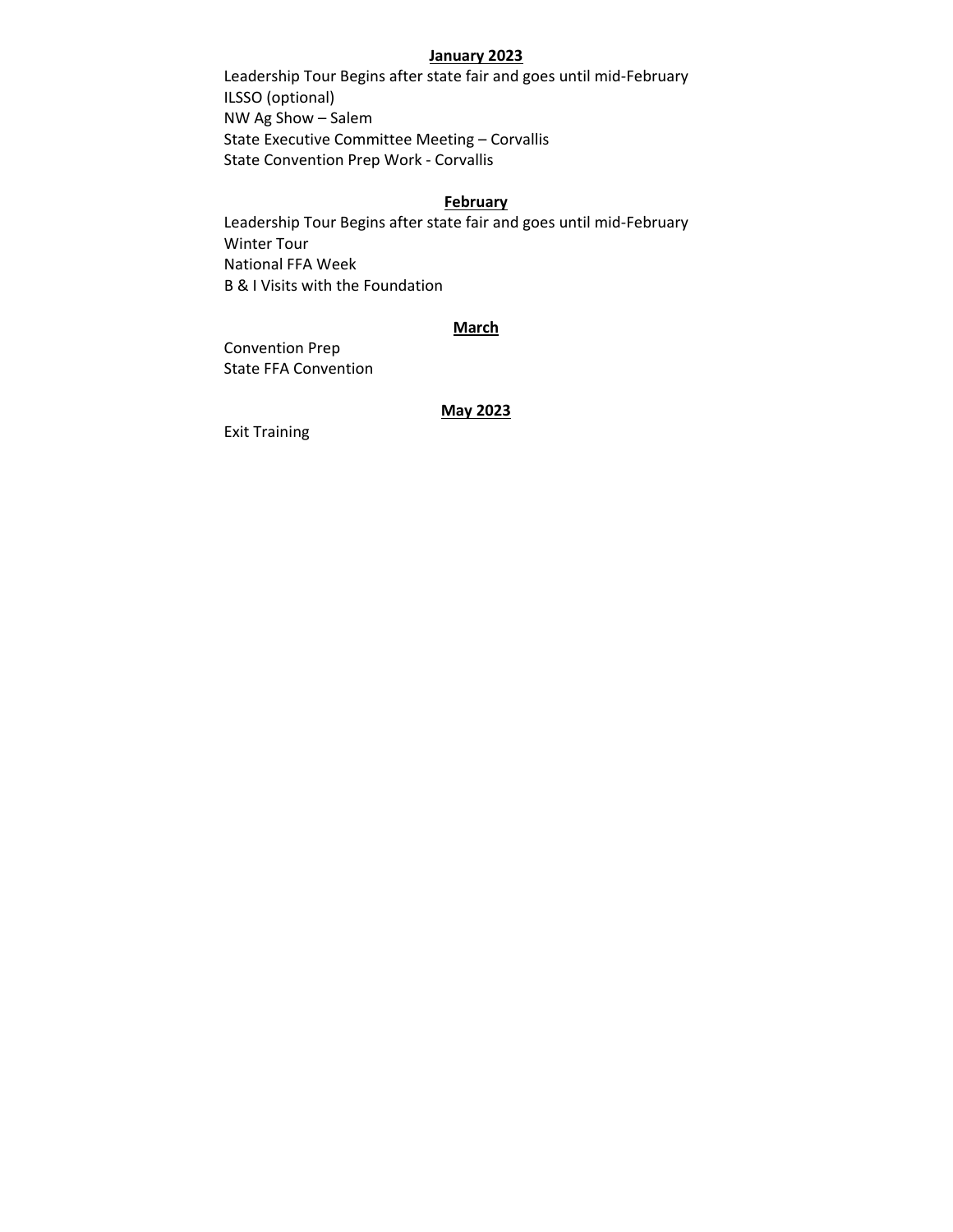# **EVERYTHING YOU WANTED TO KNOW ABOUT BEING A STATE OFFICER**

Maybe you have had the goal of running for a State Office in the Oregon FFA Association since you were a freshman. Or maybe a current State Officer recently inspired something inside of you that brought about a desire to take a chance, and do something that will be positive for yourself and for the organization. Or maybe your Ag teacher told you to run. At any rate, here you are, with many other qualified candidates, vying to serve with five other individuals for 365 days as a State Officer in the FFA.

But do you really have a grasp of what a State Office is really about? You've seen and talked with many past State Officers, had them in your homes and "seen them in action" at the state fair or in your classroom on leadership tour. But there is a lot more to the job than meets the eye. Hopefully, this will enhance your understanding of what a State Officer actually does, and what a State Officer should do. It will be quite different than you expect.

# Q: **What are the vaccine requirements for a state officer?**

A: Elected State Officers that are not vaccinated, may have different experiences based on their vaccination status than in previous years. The current Health and Safety policy for Oregon FFA can be found through your FFA advisor and/or requested from State Staff. Policies are updated as deemed appropriate by the Oregon FFA Association Board of Directors.

# Q: **How much time does a State Officer spend "on the road"?**

A: Officers can expect to spend about 250 plus days away from home. Above is the projected schedule of the officer team. There will be other events that you will attend, and often you will be asked to do so with very little notice. "Off times" are spent doing promotional work for the organization, speaking at functions, and other activities as deemed necessary by your fellow officers, or by the state staff. Officers will be able to go home for holidays, but the amount of time will be determined by the circumstances of leadership tour. You and your parents should be prepared for the amount of time you will be away from home. If you have not taken this issue up with them, then you should.

During the months before graduation, State Officers will be asked to miss quite a few days of school, **but it must be your priority to graduate high school,** so circumstances may permit some missed activities.

# Q: **When State Officers travel, where do they stay?**

A: During Leadership and State Degree tours, chapters are expected to host officers by providing meals and housing with other FFA members. Officers stay at hotels during conventions, conferences, and State Executive meetings. When officers need to be in Corvallis, they may stay with another State Officer (if one lives close by), or with state staff.

# Q: **Do State Officers have an expense account?**

- A: During the 2021-2022-year, State Officers were reimbursed \$0.535/mile, and \$25/day for meals (Reimbursement will only be made when receipts are provided and they must be done monthly). These amounts are subject to change. State Officers are reimbursed through a vouchering system, and **everything must be pre-approved with the state office first**. In addition, state officers will have the following either paid for or reimbursed by the Association:
	- $\circ$  Official Jacket 4 per year (bought in April, Sept, Dec, & March)
	- o \$500/officer of official dress (shirts, slacks/skirt, shoes)
	- o Flights and/or Travel as well as Supplies, Meals & Lodging for:
		- **Training**
		- **Business & Industry Visits**
		- **EXEC** Career Development Events
		- **E** Leadership Camp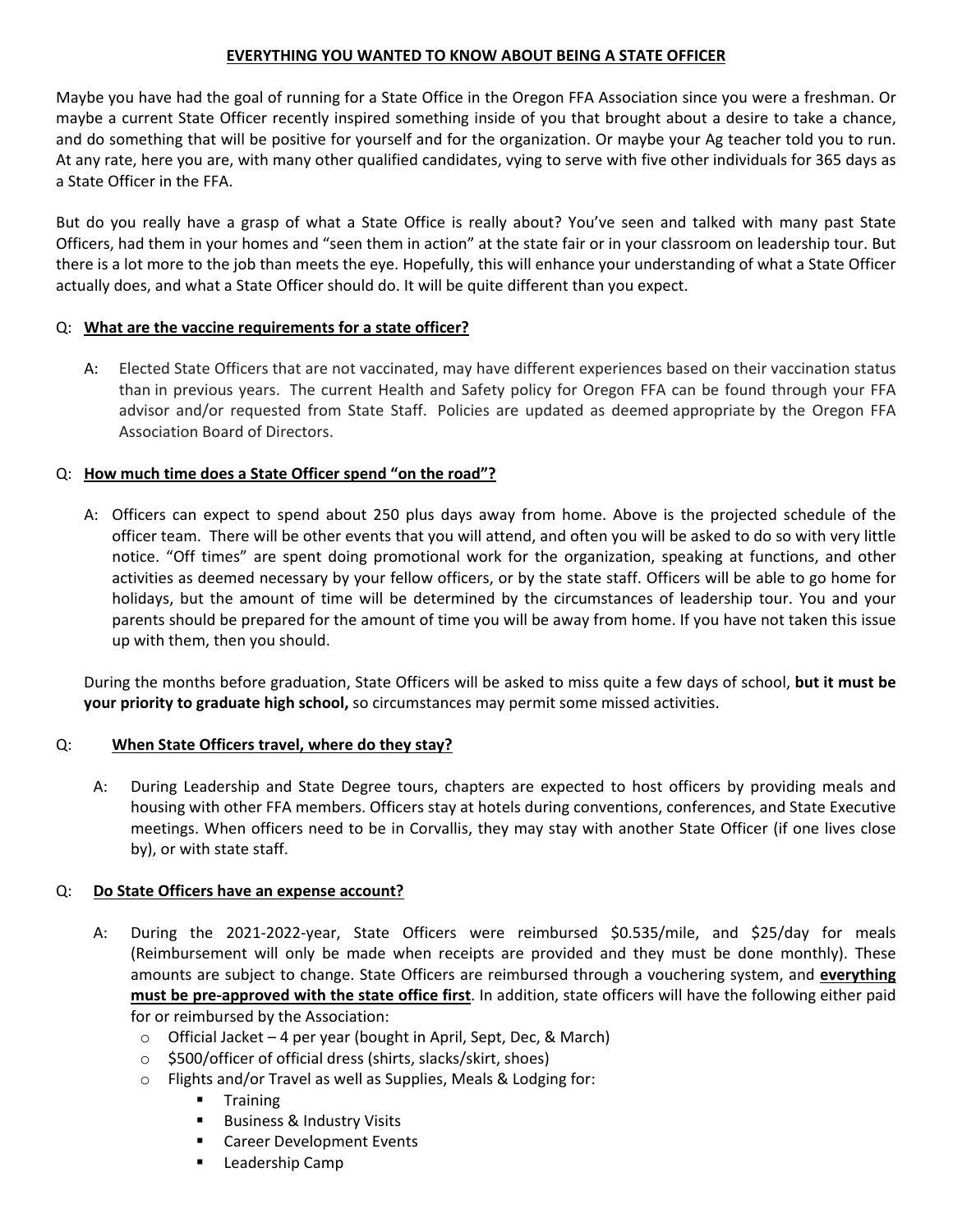- **E** Leadership Tour
- **National Convention**
- **Summit**
- **State Convention**
- **State Fair**
- **Training with State Staff**
- o Business & Industry Casual Wear (3-5 polo's and jacket)
- o Official Dress Accessories (Nylons and Socks) \$500/girl & \$100/boy
- o Yearly Stipend (personal expenses (toiletries, haircuts, etc) and chapter events (bowling, movies, etc)) – \$200/officer
- o Matching Suitcase/Duffle Bag/Garment Bag

Being a state officer is definitely not a moneymaker. State Officers must be frugal and show restraint when spending their money.

# Q: **Don't the State Officers dictate the policies of the FFA?**

A: The organization is run according to the constitution, bylaws and policies set by the board of directors, state executive committee, state contest committee, and the state staff as necessary to accommodate the rules and regulations.

# Q: **Then what does a State Officer do?**

A: State Officers serve several important functions, most of which involve serving as a role model for other members and students, carrying out the constitution, bylaws and rules set by the above agencies, representing FFA in both public and private forums, and being goodwill ambassadors. They provide leadership to the members, but have very little to do with the daily operations of the organization as their schedules don't permit it.

# Q: **What are the important qualities a State Officer should possess?**

A: Officers should be clean, neat, and keep themselves and official dress immaculate when representing the FFA. We expect them not to use tobacco or alcohol during their term of office. Dating will be kept to a casual basis while serving, and we do not encourage officers to date FFA members that they meet during the year, until they are no longer in office. Officers are utilized for public speaking, and should be comfortable and capable in this capacity. They should also be willing to seek out students who are shy, and encourage them by expressing an interest in their activities and projects. They should be punctual, and always ready to work at the task at hand. They should be well organized, never "lose" papers or other important items, and always act in a courteous manner when dealing with members and adults. They should be objective, fair, honest, and helpful. Good health is imperative to a State Officer, as both leadership and state degree tours can be grueling, and sap you of a lot of sleep and strength. If you do not have a background of good health, you may want to reconsider running as this is a big concern for the state staff. When an officer becomes ill and misses events, then the members miss out too.

**Most of all, a State Officer is a member of a team**. They should act as a team, with each leading in the area where he/she is the strongest and letting others take on that role when appropriate. The President and Secretary have special duties unique to their office, but for the most part, all team members are equal.

# Q: **Who do the State Officers work with?**

A: It depends on the situation. In the state staff structure, most contact will occur with state staff, who are in charge of the daily operations and processes of the FFA, its activities, and who is assigned to carry out its constitution, bylaws and rules. State Staff sets up most of the officers' appointments, arranges the training, and assists the officers during their term of office.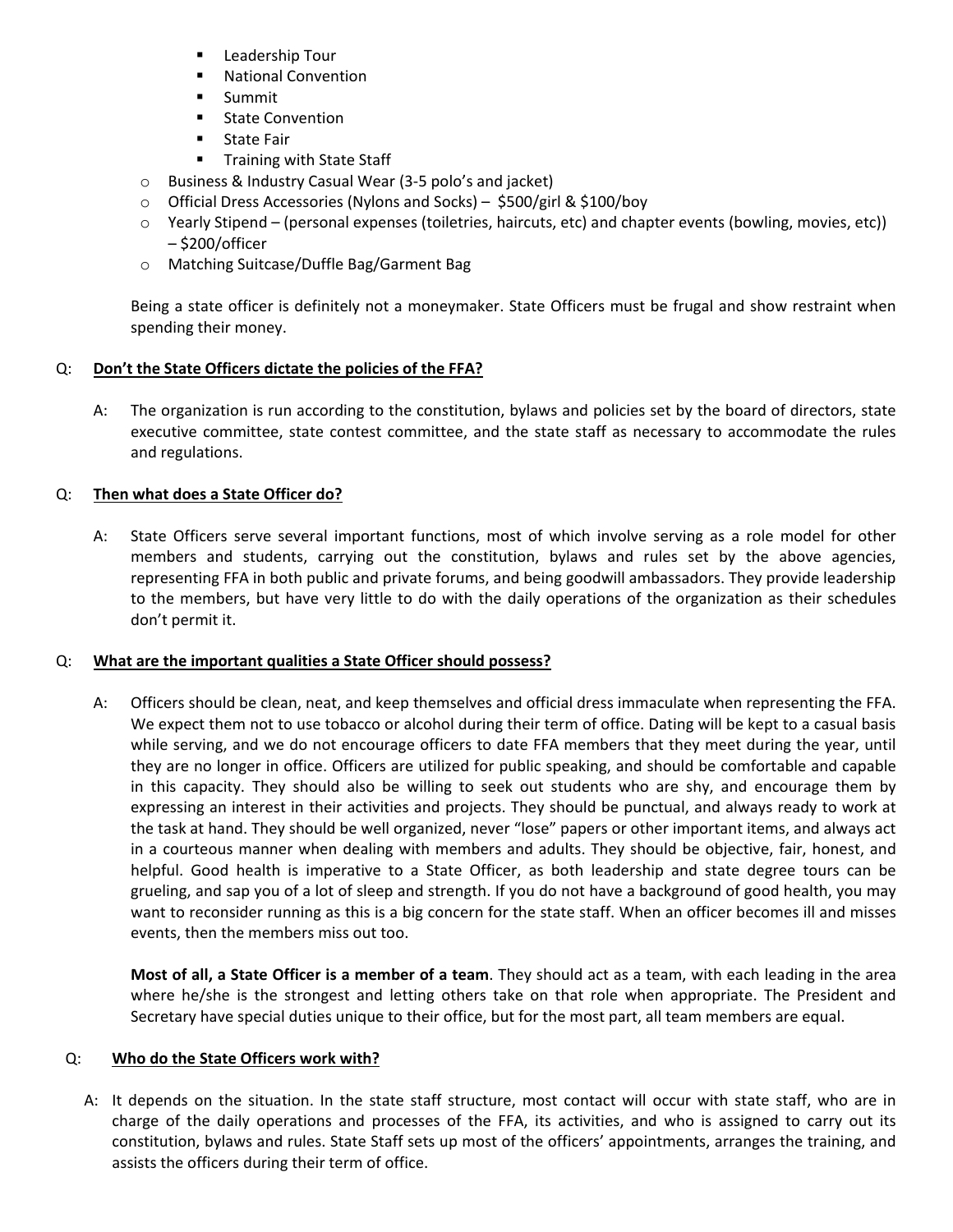The FFA State Advisor is an employee of the Department of Education, and is the specialist in the Natural Resource Systems endorsement area. The primary function is the curriculum in Ag education, including instances where the FFA fits in the curriculum. The FFA Advisor primarily works with the Agricultural instructors, but has contact with the State Officers on certain projects. The State Advisor is a valuable resource to the officers.

FFA Advisors can be helpful to State Officers. Many have been through this longer than you have memory, and although may sound critical at times, can also add important points for you to remember. Don't hesitate to call upon a trusted advisor for help if you need it.

# Q: **What happens at the Oregon State Fair?**

A: This is the one and only time you will "paid" to be a state officer. Because of this, the Oregon FFA Association will not reimburse you for meals or mileage during the state fair.

During the state fair you will have various duties and you will work closely with the FFA state fair coordinator to complete your duties. Duties include, but are not limited to; master of ceremonies for all FFA shows and contests, maintaining the FFA desk and assisting the public and members with questions on projects or the FFA, completing the FFA awards program, and during 4-H week you will spend most of your time working on leadership tour workshops and getting ready for tour. You will also be staying in housing provided to you by the Oregon State Fair and/or the Oregon FFA Association.

Because of the amount of time that you are "working", FFA state officers are not permitted to show during their year of service at state fair, this does include 4-H, open class, and FFA. There are exceptions that can be made, please talk to the state fair coordinator, as soon as possible. Other issues can be discussed with the state fair coordinator and executive secretary on as needed basis. You should let the FFA state fair coordinator know as soon as possible if you have a conflict with an event held during the same time as the fair.

Hopefully this has been helpful, as well as informative about what you can expect. Best wishes in attaining your goal to become an officer in the greatest student organization in America.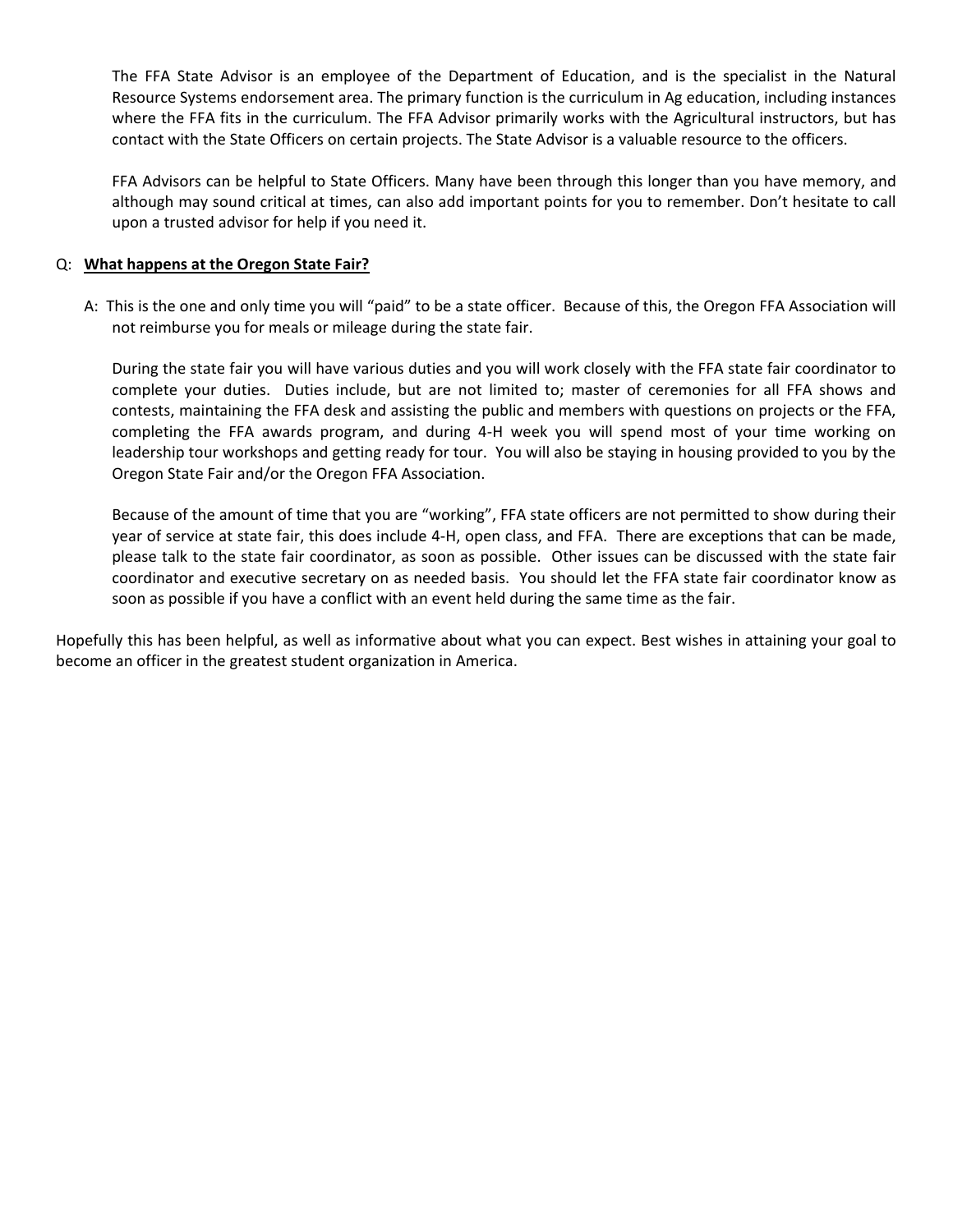# **2022 STATE FFA OFFICER APPLICATION PROCEDURES FOR NOMINATION OF STATE FFA OFFICERS**

- 1. All members of the Oregon FFA Association who wish to become a state officer candidate must appear before the nominating committee at the State FFA Convention.
- 2. All prospective candidates are required to obtain and submit the following documents (hardcopies only) to the Oregon FFA Association office (in office, not a postmark) by 5pm on February 1, 2022:
	- a. Application, Signature, and Information pages as found in this document
	- b. An official transcript of grades from the high school last attended with a minimum of a 2.5 GPA.
	- c. A statement signed by the District President and the District Advisor signifying that the candidate has the approval of two-thirds of the chapters in their district. Approval of two-thirds of the chapters in the district may be obtained by either of the following methods at the discretion of the district advisors:
		- 1. By a mail ballot from the district advisor to each chapter in the district.
		- 2. By a secret ballot of two delegates from each chapter in a district meeting.
	- d. 20 copies of state officer candidate letter.

**Mailing Address (via UPS or FedEx): Oregon FFA Association SO Candidates 108 Strand Ag Hall Corvallis, OR 97331**

- 3. Send a PDF version of your candidate letter to [lee@oregonffa.com](mailto:lee@oregonffa.com) by 5pm February 1, 2022. State officer candidate letters will be emailed to all chapter advisors by State Staff.
- 4. All prospective candidates will be required to consent to a social media screening and background check to be eligible for consideration
- 5. A nominating committee will interview all candidates who submit the required information as outlined above and pass the social media and background check. The committee will recommend a slate of officers to the State Convention delegates (10 candidates).
- 6. Candidates who are recommended by the nominating committee for a specific office will automatically be nominated for the next office following the initial election, beginning with president, vice president, etc. Candidates nominated from the floor must be re-nominated for each office.
- 7. No more than two state officers may be elected from any one district in the state, and not more than one officer from any one chapter.
- 8. State officer candidates must hold the State FFA Degree or be receiving the degree during the convention if he/she is to be a candidate.
- 9. State officer candidates must be a senior in high school who will graduate in June of the year of application or an enrolled college student.
- 10. Last but certainly not least, you should seriously contemplate the commitment that is required of a State FFA Officer. In Oregon, due to the rigorous schedule of service, state officers cannot attend college during Summer, Fall or Winter teams.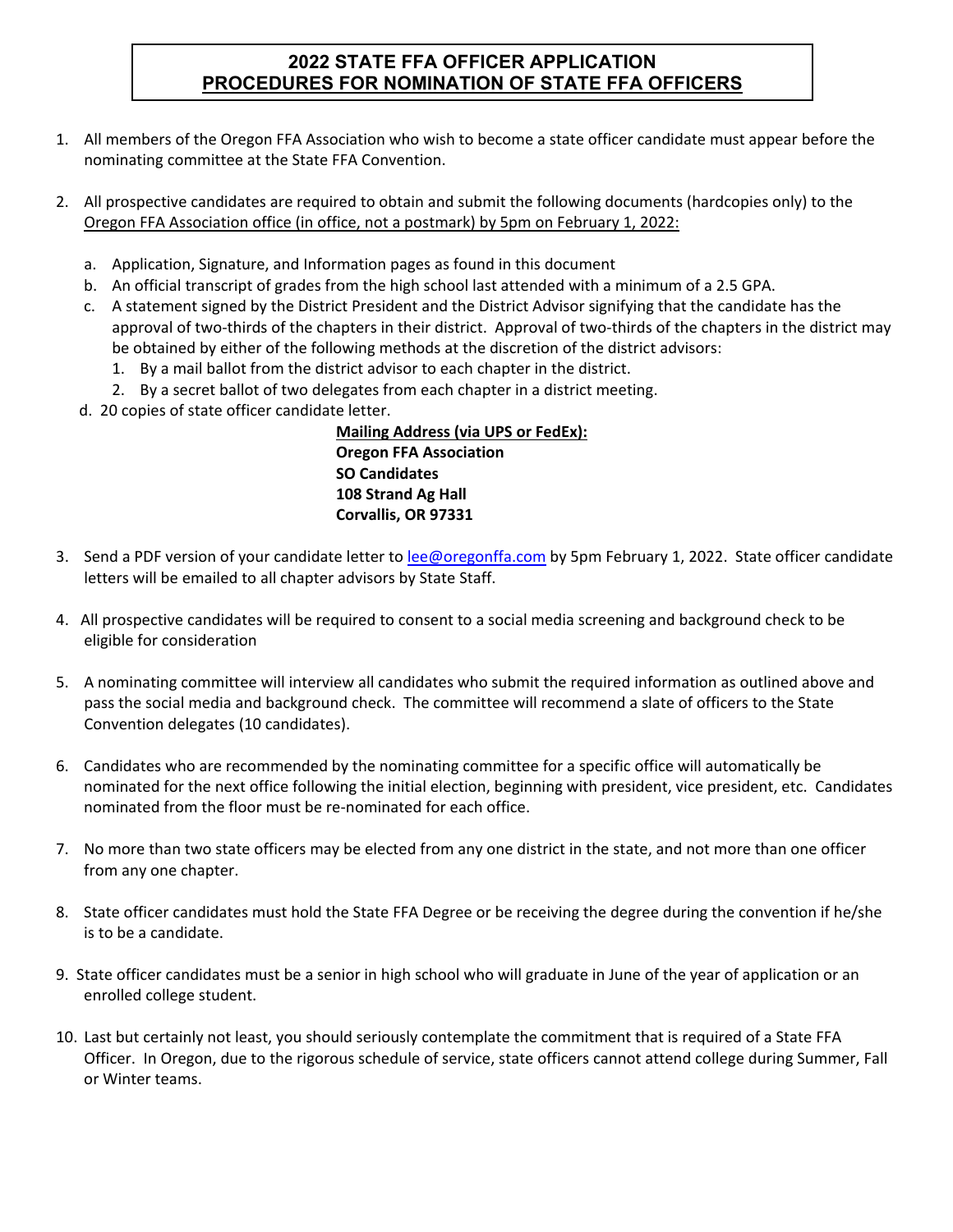# OREGON FFA STATE OFFICER AGREEMENT & QUALIFICATIONS CODE OF ETHICS & DUE PROCESS **(For your records)**

The primary responsibility of a state officer is to serve. When you become a state officer,you agree to dedicate one year of your life to service with the association. Your year of service as a state officer is one of profound growth—youwill change in ways you never imagined. Thismaybethegreatestpersonal benefit of serving as a state officer, along with knowing that you alone make a positive difference in the lives of thousands of FFA members, advisors, partners, state leaders andothers.

If elected to serve the Association as a state officer, a great deal will be expected of you. Many people—including state FFA staff and, most of all FFA members—will require your time and talents. There will be little time left to call your own. Midnight bedtimes and early mornings become a part of your everyday life. It will be a challenging year full of joys and discomforts—with the joys far outweighing the discomforts. Decide now if youareupforthis challenge.If youwould rather live the life of a college student**—** follow your own schedule, see yourfriends and watch television—state office is not going to be a good fit for you.

Being elected to state FFA office is making a commitment to service that is unique to most student Associations. In addition to serving and representing more than half a million FFA members, you will represent the image and direction of the Association to teachers, state staff, teacher educators, agriculture executives, government leaders, the media and the general public. You will also be a teammate to five other officers and a co-worker to more than 100 advisors and state FFA staff.

There are eight key roles state officers play. Those who commit their time, energies and passions toward learning, living and modeling these eight keys of success will not only successfully complete their term of service, they will move toward excellence professionally.The following is a summary of each of the eight keys, along with already-established procedures that will help you achieve success.

# **BE THE BRAND**

StateFFAofficersarecommittedtorepresentingandupholdingtheFFAbrand. Thisincludes communicating the FFAbrand, vision and strategic plan to others aswell as communicating key Associational messages (agricultural education, supervised agricultural experiences (SAEs), FFA, youth issues and agriculture). This requires the officer to be in his or her role 24 hours a day, seven days a week for 365 days. As part of the FFA brand, there will be general rules of behaviorto follow, including projecting a professional image, using proper etiquette, interacting positively with the media and promotingdiversity.

- 1. Be dedicated and committed to FFA and the total program of education in agriculture/agribusiness.
- 2. Forego all alcohol, tobacco and illegal substances at all times during your year of service to FFA.
- 3. Avoid places or activities that in any way would raise questions as to one's moral character or conduct.
- 4. Maintain girl/boyfriend relationships secondary to official duties.
- 5. Be unwed, nor be the father or mother of a child at the time of serving as a state officer; further understood that I will resign my office if there are any changes in marital or parenthood status.
- 6. Use wholesome and appropriate language in all speeches and informal conversations.
- 7. Maintain proper dress and good grooming for all occasions.
- 8. Be willing to take and follow instructions as directed by those responsible for State FFA Officers and state FFA programs.

# **BALANCINGACT**

A State FFA Officer must also include personal health, wellness and stress management as a key to success. A state officer committed to this will position themselves to fully serve FFAmembers.Included in this key commitment are flexibility/adaptability; personal reflection and growth; maintaining relationships with family and friends; keeping a realistic view of self; and preparing to transition back after your year of service.

1. Maintain and protect your health.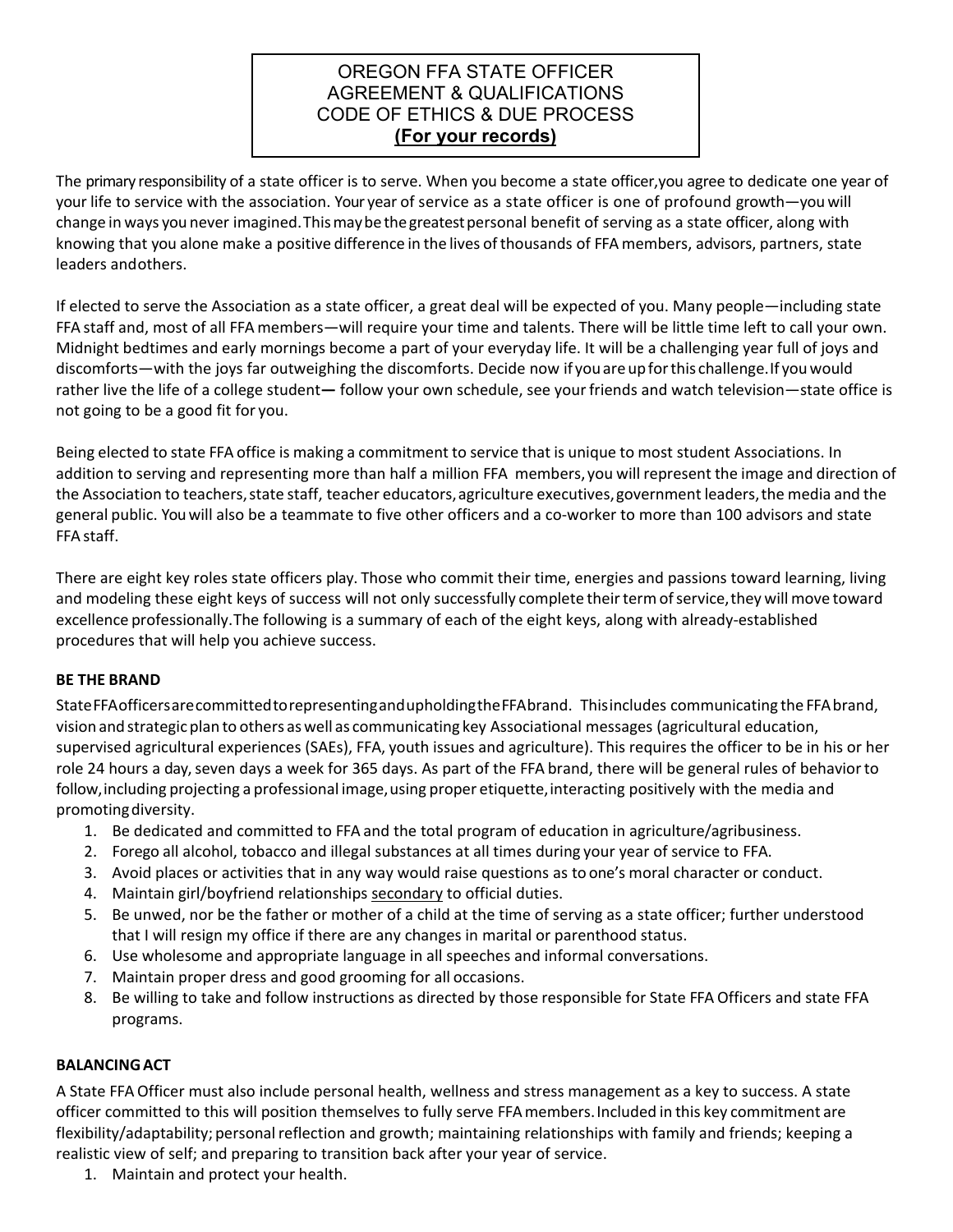2. Regularly, and on time, write all letters, thank-you notes, emails and other correspondence, which are necessary and desirable.

# **STEP UP TO THE BLACKBOARD**

Training and experiencesin this key will help officers gain confidence in their abilities and take measured risks. To achieve this, a state officer must be committed to trying new things, approaching failure as a learning experience, building team trust and resolvingconflict.

- 1. Accept and search out constructive criticism and evaluation of your total performance.
- 2. Through preparation and practice, develop yourself into an effective public speaker and project a desirable image of FFA at all times.

# **THIS IS IT**

The training and experiences in this area center around life- and time-management. An officer should excel in these areas, so that he or she will be better able to give his or her full concentration and focus to the present. This includes:

- Logistics Management (use of computer and technology, appropriate management of travel, appropriate use of FFA trucks, completingvouchers properly and submitting on time and excellent communication with teammates and state staff).
- Meeting Management (creating and following agendas, consensus building, bringing people back to task and keeping focus).
- Life Management (prioritizing, meeting deadlines and timeliness).
- Financial Management (maintaining your personal finances, understanding and following program budgets).
- Focus (listening and bridging connecting conversation topics to FFA key messages/programs).
- Team (understanding roles on team, following the team code of ethics, following the team mission and following the team vision).
	- 1. Be willing to commit the entire year to state officeractivities.
	- 2. Be willing and able to travel and serve the State FFA Association.
	- 3. Consider FFA officer activities to be your primaryresponsibility.

# **PAY IT FORWARD**

Service is an important component to an officer's year.The training and experiencesin this key will help make service more realistic to you, and will help you approach the year of service with a plan. This includes: focusing on the future value of your current work (board work, business and industry tour, tours and camps, etc.); building strategic relationships/partnerships; treating everyone with respect; teaching workshops in an engaging manner and teaching to meet all learner needs (learning abilities, diversity, etc.).

- 1. Strive to improve your ability to carry on meaningful and enjoyable conversations with individuals of all ages and walks of life.
- 2. Treat all FFA members equally by not favoring one over another.
- 3. Conduct yourself in a manner that commands respect without any display ofsuperiority.
- 4. Maintain your dignity while being personable, concerned andinterested in contacts with others.

# **LIVE ABOVE THE LINE**

This key focuses on virtues and behavioral characteristics that should be associated with a stateofficer.Theseinclude responsibility, integrity, keeping promises, speaking with purpose (communicate in a positive, honest and direct way), dealing in a constructive way with difficult people/teammates and seeking win-win solutions.

- 1. Evaluate, periodically, your personality and attitudes,making every effort to improve yourself.
- 2. Serve as a member of the team, always maintaining a cooperative attitude.
- 3. Work in harmony with fellow FFA officers and state staff and not knowingly engage in conversations detrimental to other FFA members, officers, and adults.
- 4. Do not willingly engage in conversations detrimental to other FFA members, officers andadults.
- 5. Avoid expressing personal opinions regarding political or controversial subjects when representing the Oregon FFA Association.